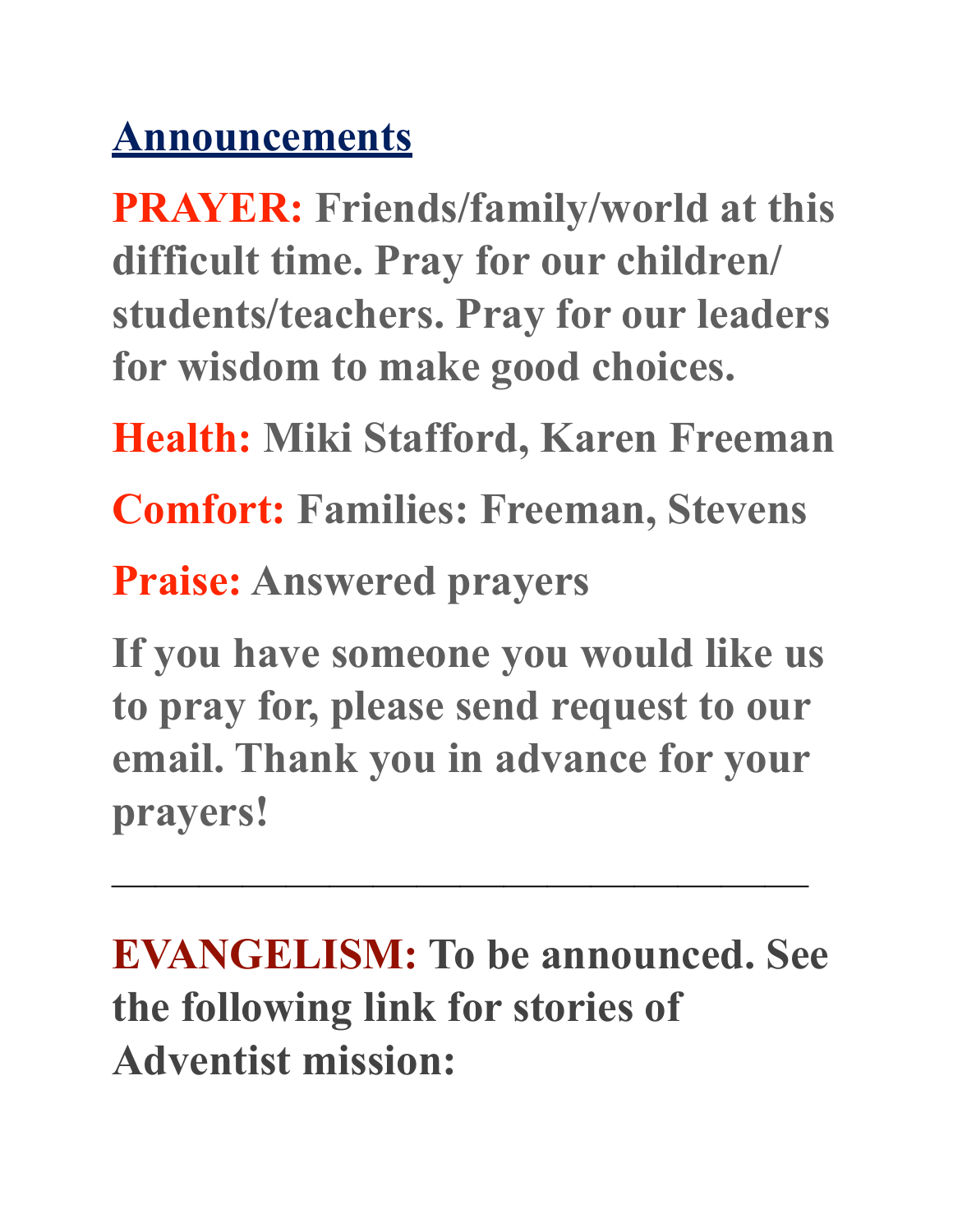SERIES: See Health Ministries below.

## CHURCH WEBSITE: [CLEMMONSSDA.NET:](http://CLEMMONSSDA.NET)

 $\frac{1}{\sqrt{2}}$  , which is the contract of the contract of the contract of the contract of the contract of the contract of the contract of the contract of the contract of the contract of the contract of the contract of the c

**————————————————** 

Please visit our website calendar for up to date information about schedule for Clemmons, TCA, and other activities. We have live stream available, including for Divine Worship Service. Click on Sermons and you will see the link.

————————————————————-

EMAIL: [CLEMMONSSDA@GMAIL.COM](mailto:CLEMMONSSDA@GMAIL.COM)

CLEMMONS CHURCH SERVICES: Sabbath School 9:30am, Divine Worship Service 10:50am.

 $\frac{1}{\sqrt{2}}$  , which is the contract of the contract of the contract of the contract of the contract of the contract of the contract of the contract of the contract of the contract of the contract of the contract of the c

 $\overline{\phantom{a}}$  , and the contract of the contract of the contract of the contract of the contract of the contract of the contract of the contract of the contract of the contract of the contract of the contract of the contrac

FELLOWSHIP MEALS: Usually 2nd/4th Sabbath of the month; see bulletin, website.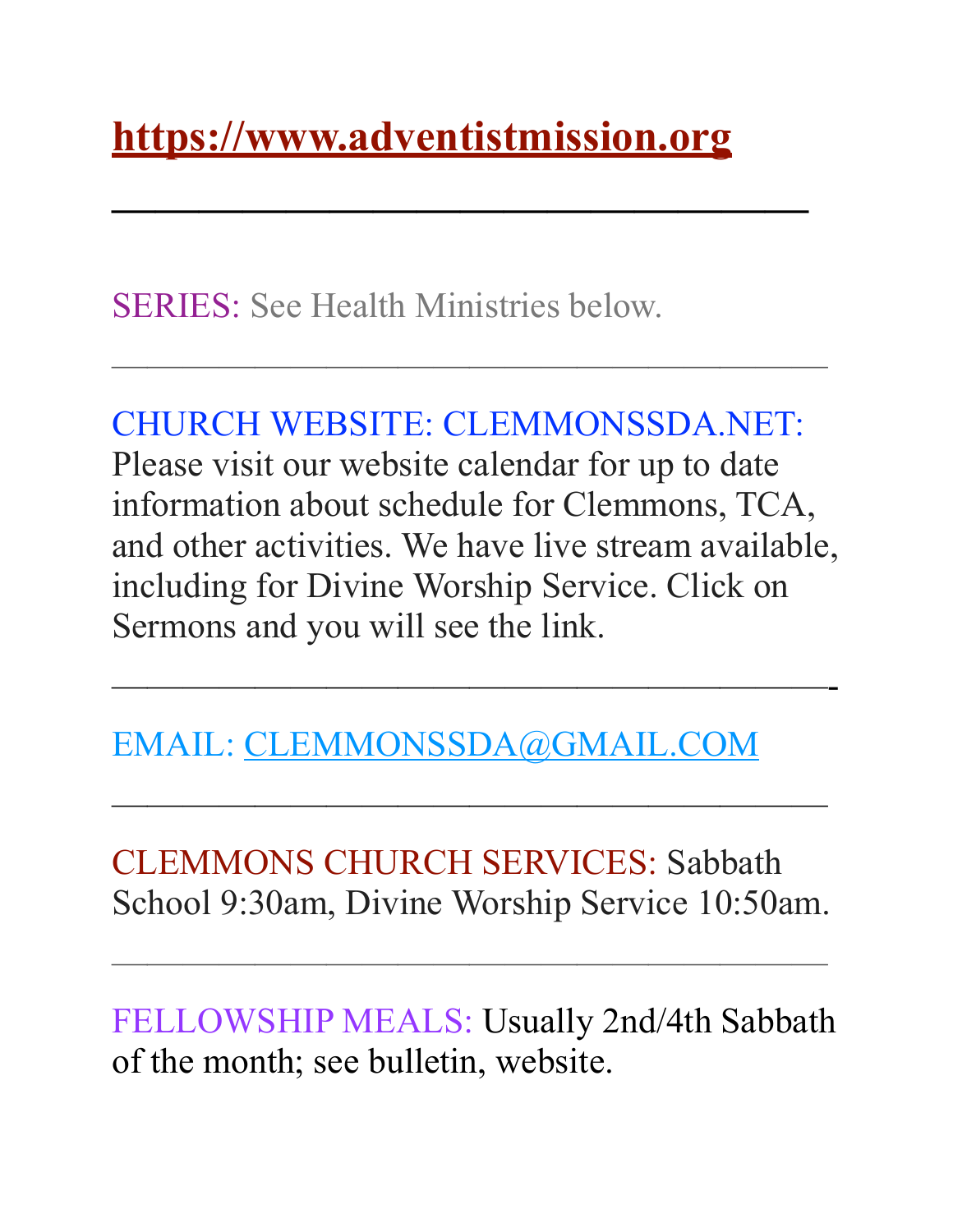CLEMMONS FOOD STORE: Please contact our Coordinator (Jhun C) or Assistant (David B) regarding questions.

 $\frac{1}{\sqrt{2}}$  , which is the contract of the contract of the contract of the contract of the contract of the contract of the contract of the contract of the contract of the contract of the contract of the contract of the c

 $\frac{1}{\sqrt{2}}$  , which is the contract of the contract of the contract of the contract of the contract of the contract of the contract of the contract of the contract of the contract of the contract of the contract of the c

## PRAYER MEETING:

CHURCH: Thoughts from the Mount of Blessing. Wednesday, 7-8pm, hosted by James B & David B.

SMALL GROUP: Wednesday, 7-8 pm, Anne & David Miller's home, 341 Tortoise Lane, Winston-Salem.

 $\overline{\phantom{a}}$  , and the contract of the contract of the contract of the contract of the contract of the contract of the contract of the contract of the contract of the contract of the contract of the contract of the contrac

 $\frac{1}{\sqrt{2}}$  , which is the contract of the contract of the contract of the contract of the contract of the contract of the contract of the contract of the contract of the contract of the contract of the contract of the c

 $\frac{1}{\sqrt{2}}$  , and the contract of the contract of the contract of the contract of the contract of the contract of the contract of the contract of the contract of the contract of the contract of the contract of the contra

COMBINED MEETING: Clemmons SDA Fellowship, next meeting to be announced.

VESPERS: See calendar.

CHURCH SOCIAL: See calendar.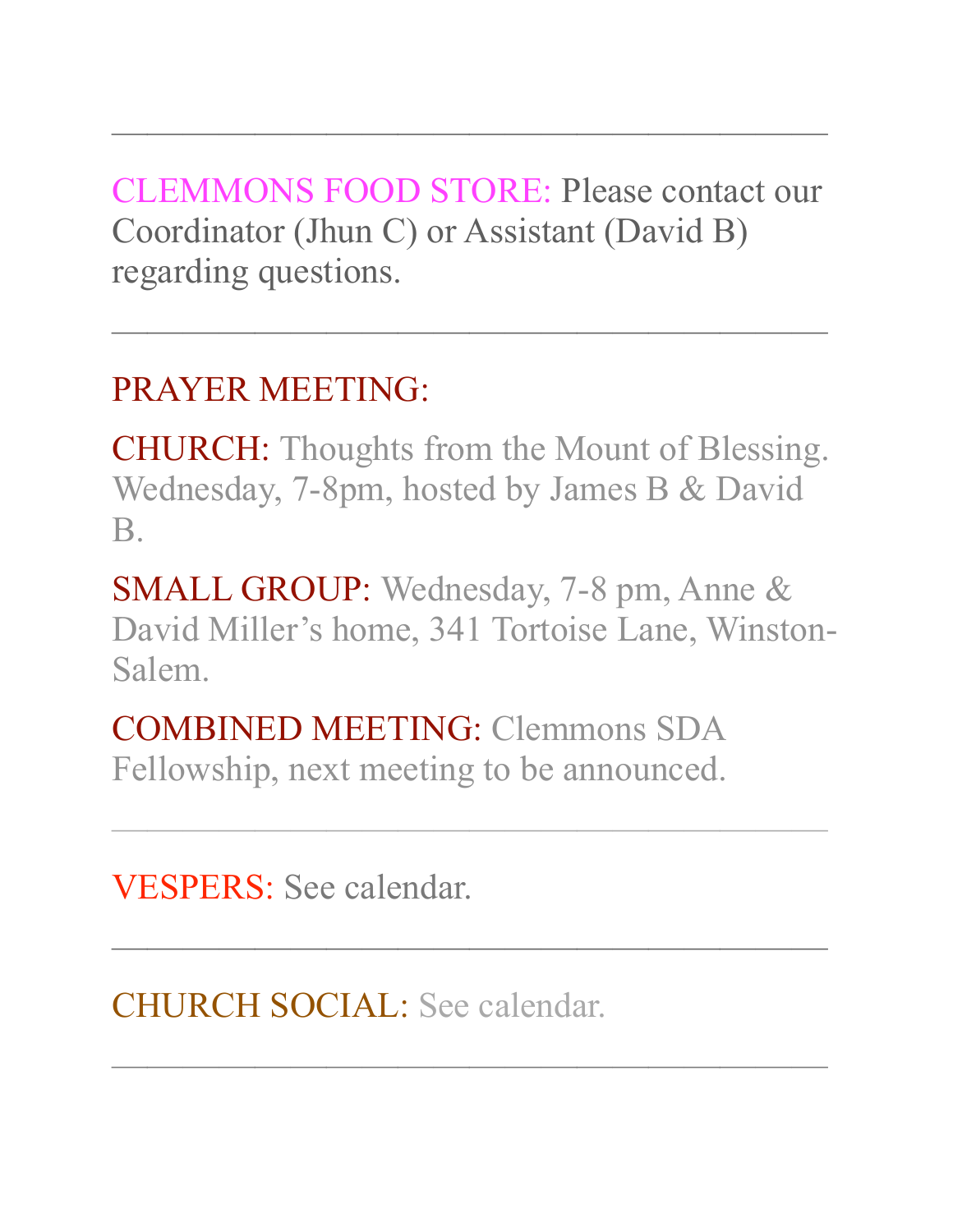COMMUNION: See calendar.

TCA: See TCA calendar @ [tcasda.org](http://tcasda.org).

Friday Focus link:

https://mailchi.mp/9adffc12b15a/tca-fridayfocus-14859386

 $\frac{1}{\sqrt{2}}$  , which is the contract of the contract of the contract of the contract of the contract of the contract of the contract of the contract of the contract of the contract of the contract of the contract of the c

BOARD MEETING: Second Monday of the month, next is 12/13/2021, 7:30-8pm.

—————————————————————————————

 $\frac{1}{\sqrt{2}}$  , which is the contract of the contract of the contract of the contract of the contract of the contract of the contract of the contract of the contract of the contract of the contract of the contract of the c

 $\frac{1}{\sqrt{2}}$  , which is the contract of the contract of the contract of the contract of the contract of the contract of the contract of the contract of the contract of the contract of the contract of the contract of the c

BUSINESS MEETING: To be determined.

SABBATH SCHOOL COUNCIL: To be determined.

MEN'S MINISTRIES: See calendar.

WOMEN'S MINISTRIES: See calendar/bulletin.

 $\frac{1}{\sqrt{2}}$  , which is the contract of the contract of the contract of the contract of the contract of the contract of the contract of the contract of the contract of the contract of the contract of the contract of the c

 $\overline{\phantom{a}}$  , and the contract of the contract of the contract of the contract of the contract of the contract of the contract of the contract of the contract of the contract of the contract of the contract of the contrac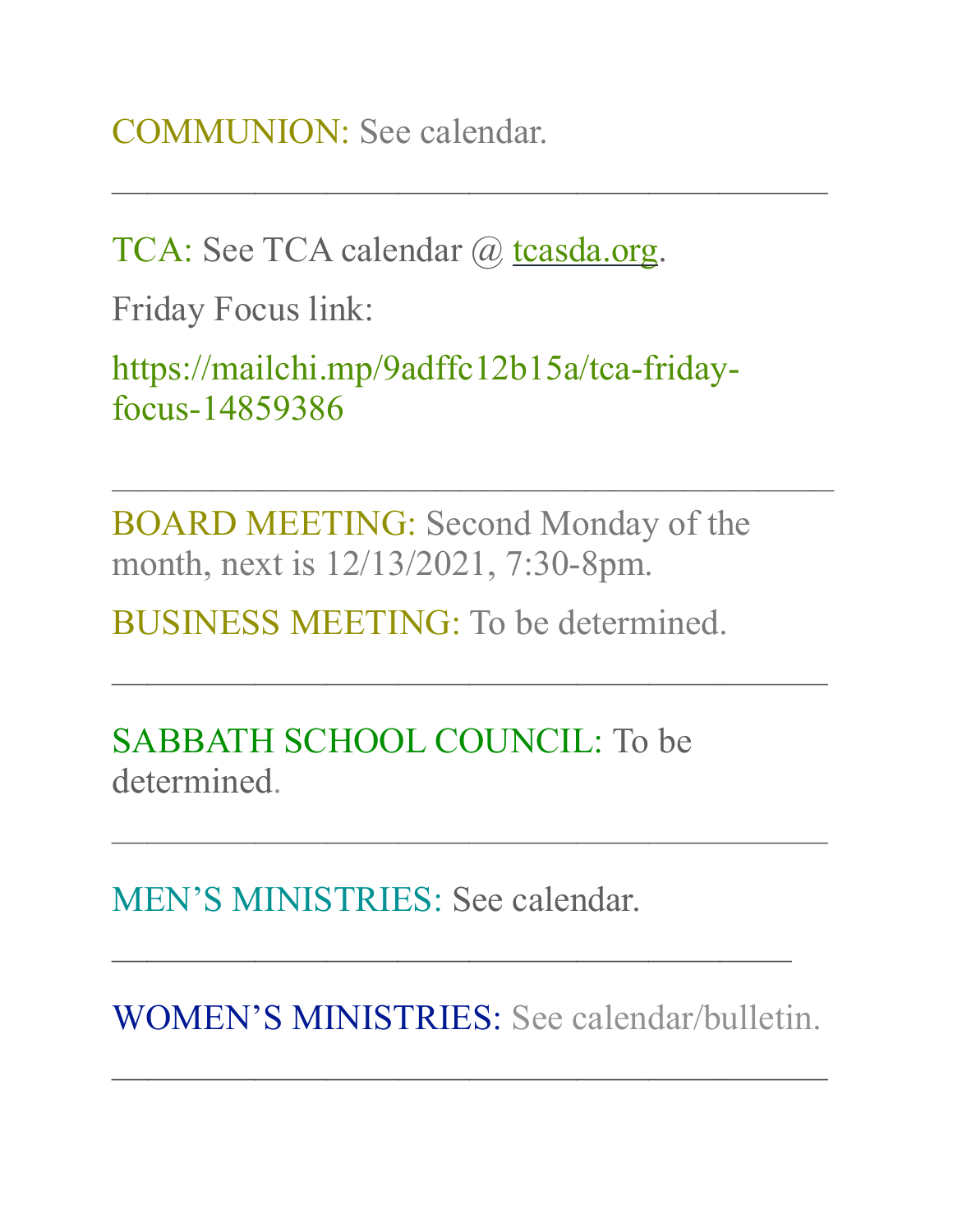PATHFINDERS/ADVENTURERS: Schedule is in our calendar.

Adventurer Sabbath afternoon program: Next is 12/11/2021.

 $\overline{\phantom{a}}$  , and the contract of the contract of the contract of the contract of the contract of the contract of the contract of the contract of the contract of the contract of the contract of the contract of the contrac

Adventurer Fun Day: 4/2022.

## CLEMMONS HEALTH MINISTRY:

Anxiety/Depression Group: To be determined. Health Team Meeting: To be determined. Cooking Class: 2nd Sunday each month, 2-4 pm. Walk-ins welcome, RSVP encouraged: contact Erika Podhajser, phone/text at 321-276-3257. Different meeting this weekend-see bulletin. Book Club: Mondays, 7-8pm, virtual. Book: "Ministry of Healing" by EGW

There are 2 ways to join the call.

First: The good old way by dialing into the phone number

Number: (605) 475-4019

Access Code:**10221844**

Last: The easier way would be to download the app "free conference call" From your phone or computer.

Once you have the app downloaded, just enter in the information below. Host ID: clemmonshealth